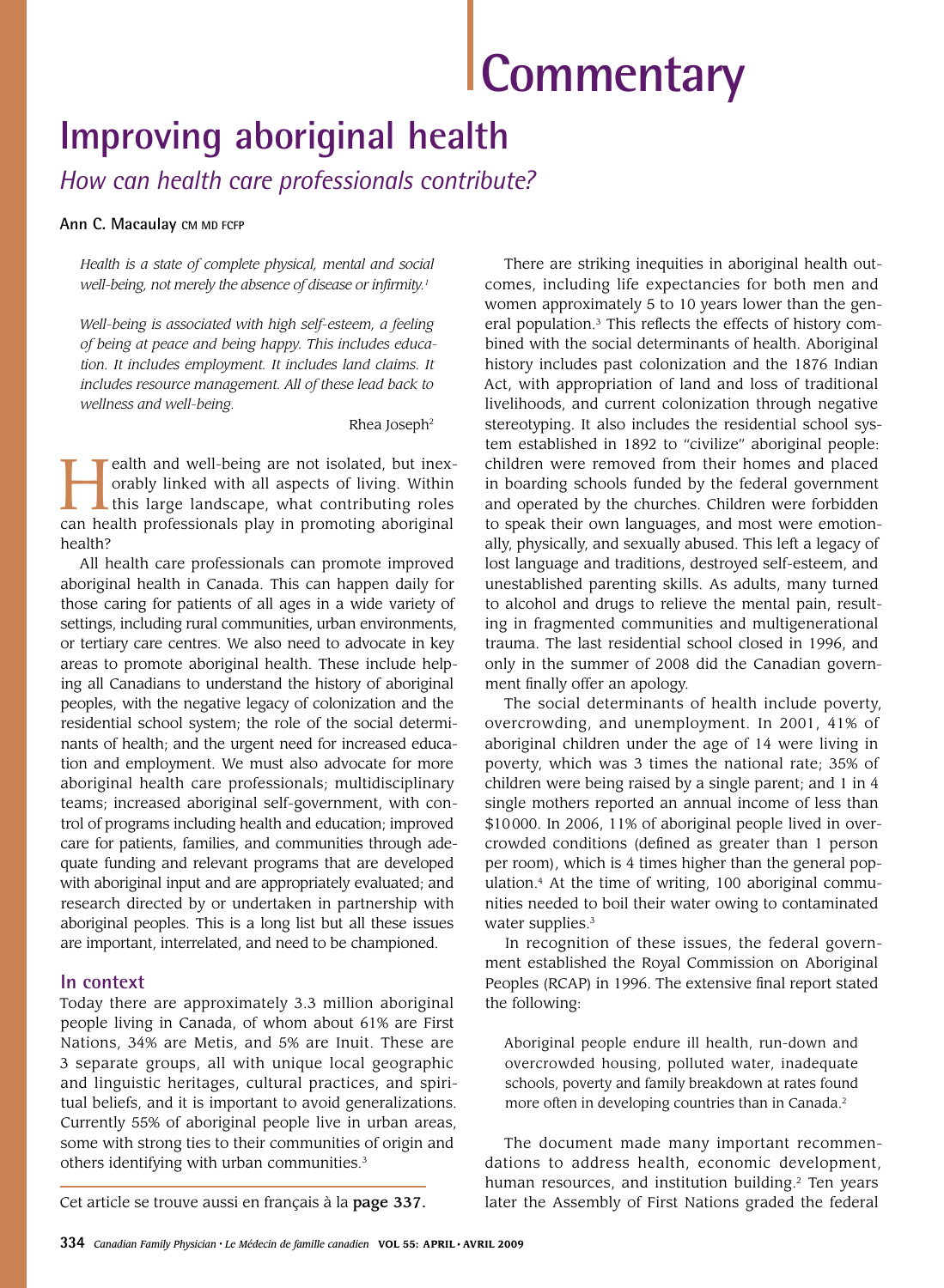## **Commentary**

government with letter grades *A* through *F* for action taken on each RCAP recommendation. Their "report card" stated that there was "no sustained investment in meeting the basic needs of First Nations communities or in addressing key determinants of health/well being."5

This is a lost decade when the federal government could have made fundamental changes recommended by their own commission. There was no recognition of the groundbreaking work of Chandler and Lalonde who have documented lower—or absent—suicide rates in aboriginal communities in British Columbia that have high rates of "cultural continuity." Cultural continuity factors include self-government; settled land claims; women in community government; and community control of education, health, police, child welfare, and fire departments,<sup>6</sup> many factors that were recommended by RCAP. Others have hypothesized that cultural continuity might also explain varying rates of chronic disease across communities.7

Against this negative background, health care professionals—including, of course, family physicians—can play a positive role in patient care, research, and health education, and whenever possible use their influence to advocate for wider change.

#### **Patient care**

Nonaboriginal health care professionals do best by adopting a holistic approach in offering advice and care for their patients. They should practise cultural humility by respecting local traditions and by being careful not to impose their own values. They need to understand that health encompasses physical, emotional, intellectual, and spiritual well-being, as reflected in the 4 quadrants of the medicine wheel<sup>8</sup>; to recognize the multigenerational legacies of colonization, the residential school system, and importance of local history; to respect traditional beliefs and healing practices; and to acknowledge the role of the social determinants of health and, in many communities, expensive foods and inadequate resources. They should work in multidisciplinary teams and include community health representatives. They must be sensitive to cross-cultural care. For example, less eye contact might be normal and patients might be very comfortable with long silences and might not answer direct questions. In self-contained communities, what happens to one individual will not only affect his or her entire family, but also the entire community. Aboriginal patients might be operating in a second language, might need an interpreter, and might not be comfortable questioning someone who is perceived to have greater power and knowledge. There are now excellent publications authored by aboriginal health care professionals and aboriginal scientists. These individuals are well positioned to understand the key issues in aboriginal health and have the greatest knowledge, deep insights, and practical recommendations.<sup>9</sup>

Non-Aboriginal health care professionals need to understand how Aboriginal people interpret their illness experience and respond to treatment regimens, and to respect the logic and rationale of another system of thought. They need to adapt their treatment plans and education programs to the cultural, social and economic circumstances of their Aboriginal patients and to recognize that many communities are geographically remote, with little access to specialty services.<sup>10</sup>

Some of these points are clearly illustrated in the article by Elliott and de Leeuw $11$  included in this issue of *Canadian Family Physician* (page 443), which relates the case of a resident who was unaware that in the past aboriginal people with tuberculosis were sent away for treatment and many died without seeing their families again. The authors also raise valid concerns that health care professionals might unconsciously internalize mainstream negative perceptions of aboriginal peoples. Perhaps the general population will gain greater understanding if leading authors continue to describe the many positive attributes of aboriginal people, their many contributions to Canadian society, and the need for land claim settlements.<sup>12</sup>

#### **Research**

All those engaged in research—or collecting data for researchers—should ensure that the research meets high standards, uses a participatory approach in which researchers are in full partnership with aboriginal peoples and organizations,<sup>13</sup> and follows the ethical guidelines of the Canadian Institutes of Health Research<sup>14</sup> and National Aboriginal Health Organization.15 All results must be shared with communities and organizations in such a way as to benefit aboriginal peoples. In the past too much research focused on disease and dysfunction, which only served to emphasize the negative and did not add useful information to develop practical solutions. Today more research is focusing on resilience and is seeking answers to improve health. The 2 research articles in this issue of *Canadian Family Physician* are both excellent examples of positive research to investigate problems and use the results to improve future programs. The study by Kelly and colleagues<sup>16</sup> (page 394) uses qualitative methods to better understand the needs of aboriginal patients receiving palliative care in a northern hospital; the results are being used to further improve end-of-life care in that environment. Other health care professionals can ask their aboriginal patients if the results are relevant for other locations. The SLICK study<sup>17</sup> (page 386) uses quantitative research to evaluate many levels of diabetes care in Alberta and clearly documents that aboriginal patients are not receiving the care recommended by the Canadian Diabetes Association. The results show a reduced level